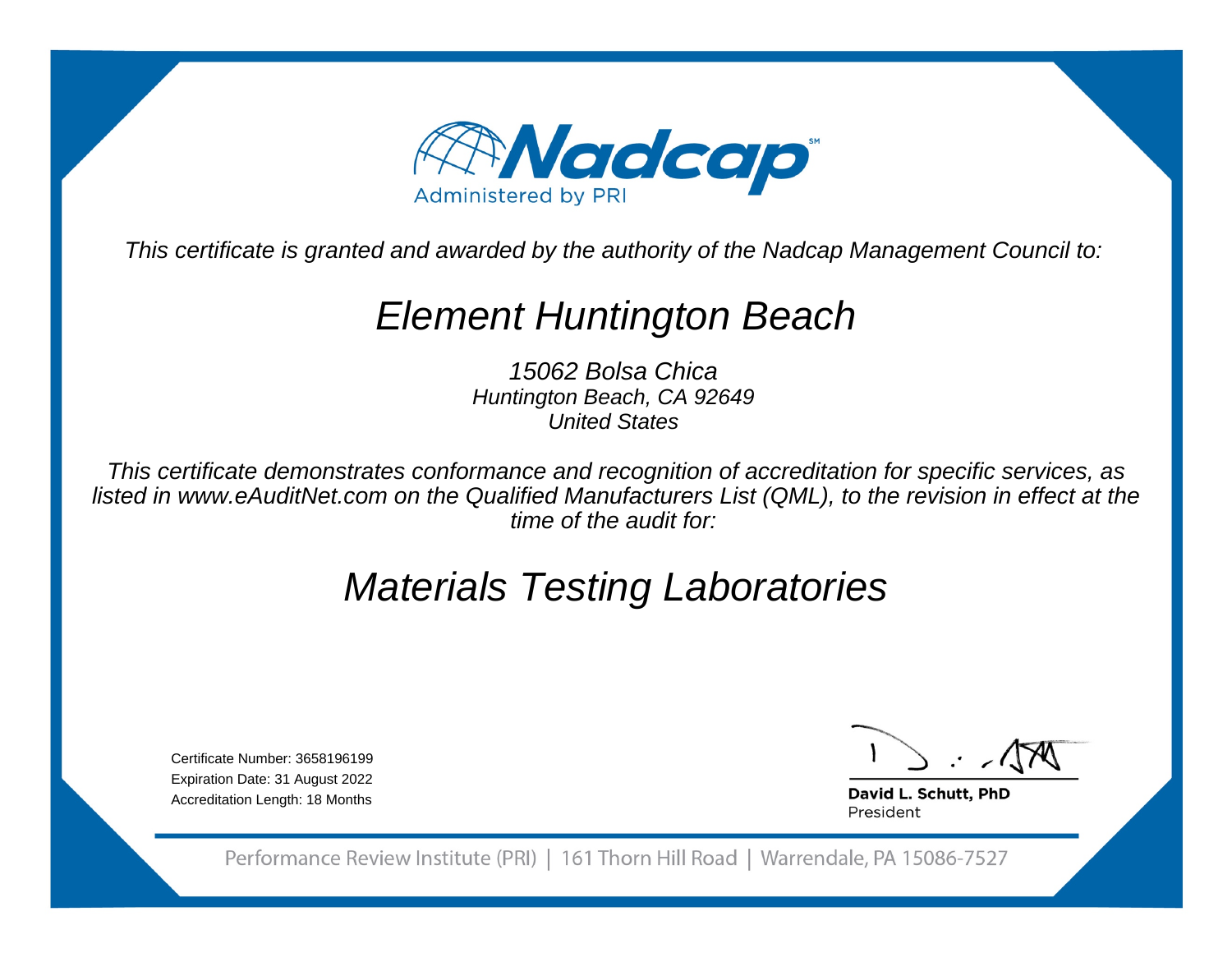

## **SCOPE OF ACCREDITATION**

#### **Materials Testing Laboratories**

## **Element Huntington Beach**

15062 Bolsa Chica Huntington Beach, CA 92649

This certificate expiration is updated based on periodic audits. The current expiration date and scope of accreditation are listed at: www.eAuditNet.com - Online QML (Qualified Manufacturer Listing).

In recognition of the successful completion of the PRI evaluation process, accreditation is granted to this facility to perform the following:

## **AC7101/1 Rev G - Nadcap Audit Criteria for Materials Testing Laboratories – General Requirements for All Laboratories (to be used on audits on/after 5 May 2019)**

## **AC7101/2 Rev E - Nadcap Audit Criteria for Materials Testing Laboratories – Chemical Analysis (to be used on audits on/after 30 August 2020)**

(F) Atomic or Optical Emission Spectroscopy (AES or OES)

(F2) Atomic Emission Spectroscopy – Inductively Coupled Plasma (ICP–OES/AES)

(F3) Atomic Emission Spectroscopy – Spark/Arc (S/A–OES)

(G) Elemental Analysis (Combustion or Fusion)

(G1) Carbon

- (G2) Hydrogen
- (G3) Nitrogen
- (G4) Oxygen
- (G5) Sulfur
- (S) X–Ray Fluorescence (XRF)
- (W) Atomic Absorption

(W2) Graphite Furnace (GFAA)

Specify the Alloy Base for Accreditation

- Al Base
- Co Base
- Cu Base
- Fe Base
- Mg base
- Ni Base
- Ti Base

## **AC7101/3 Rev D - Nadcap Audit Criteria for Materials Testing Laboratories – Mechanical Testing (to be used on audits on/after 4 December 2016)**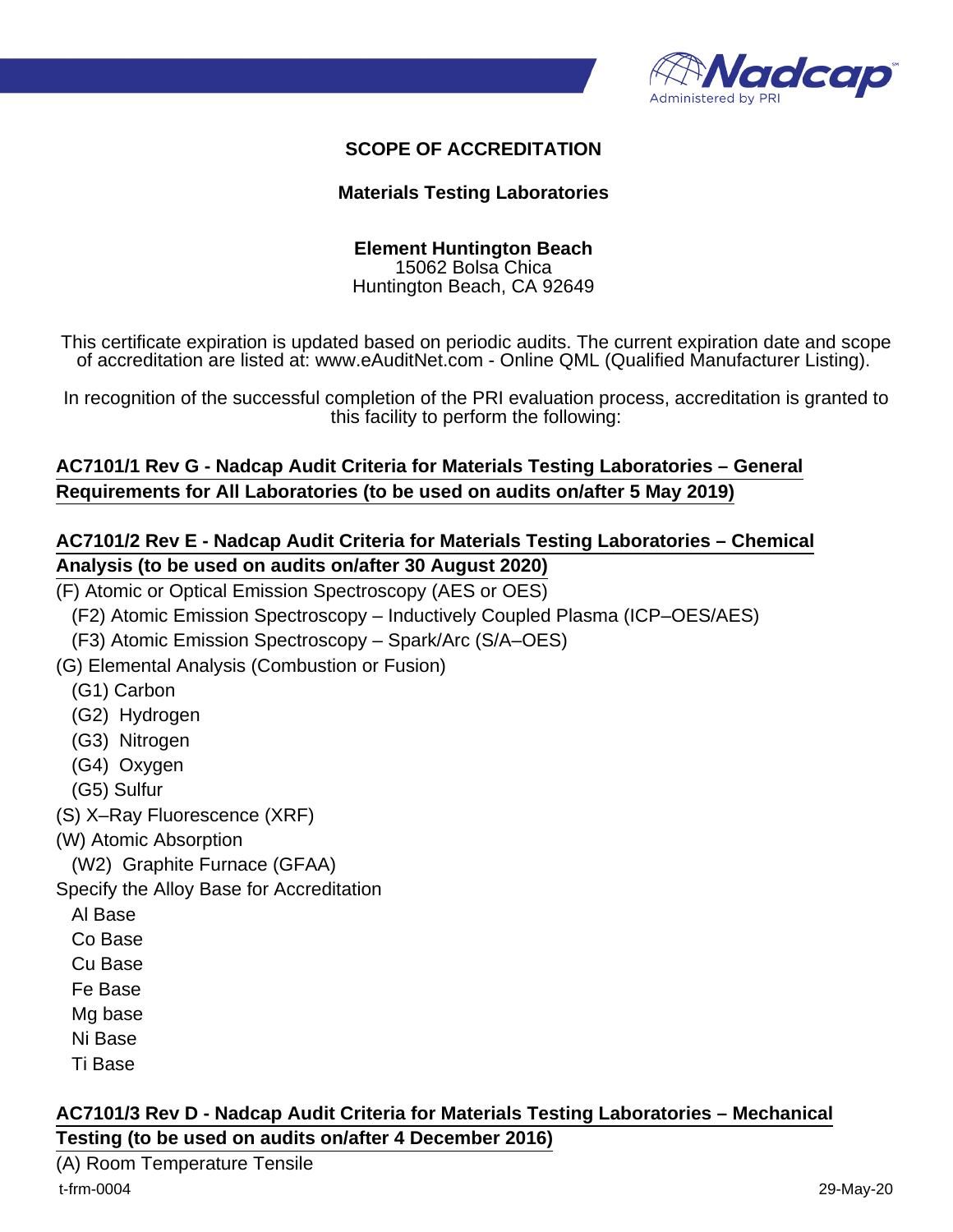(B) Elevated Temperature Tensile (C) Stress Rupture (CT) Compression Testing (N) Impact (O) High Cycle Fatigue (P) Fracture Toughness (XA) Creep (XE) Crack Propagation/Crack Growth Testing (XN) Bend Testing

(Y) Low Cycle Fatigue

## **AC7101/4 Rev F - Nadcap Audit Criteria for Materials Testing Laboratories – Metallography and Microindentation Hardness (to be used on/after 14 August, 2016)**

- (L0) Metallographic Evaluation (L1) Microindentation (Interior) (L10) Near Surface Examinations – Carburization / Decarburization (L11) Grain Size (L12) Inclusion Rating (L13) Replication (L2) Near Surface Examinations – Alloy Depletion (L3) Near Surface Examinations – Oxidation/Corrosion (L4) Near Surface Examinations – Casting (Mold) Reactions Layers (L5) Near Surface Examinations – Microindentation (Surface–Case Depth) (L5X) Near Surface Examinations – Microindentation (Surface) (Chord Method ARP1820) (L6) Near Surface Examinations – Nitriding (L7) Near Surface Examinations – IGA, IGO (L8) Near Surface Examinations – Alpha Case: Wrought Titanium
- (L9) Near Surface Examinations Alpha Case: Cast Titanium
- (XL) Macro Examination

## **AC7101/5 Rev D - Nadcap Audit Criteria for Materials Testing Laboratories – Hardness Testing (Macro) (to be used on audits on/after 22 March 2015)**

- (M1) Brinell Hardness
- (M2) Rockwell Hardness
- (M3) Vickers Hardness

## **AC7101/6 Rev D - Nadcap Audit Criteria for Materials Testing Laboratories – Corrosion (to be used on/after 1 July 2018)**

(Q) Salt Spray

(Q1) Detecting susceptibility to intergranular attack in austenitic stainless steel

(Q1–1) Oxalic Acid Etch Test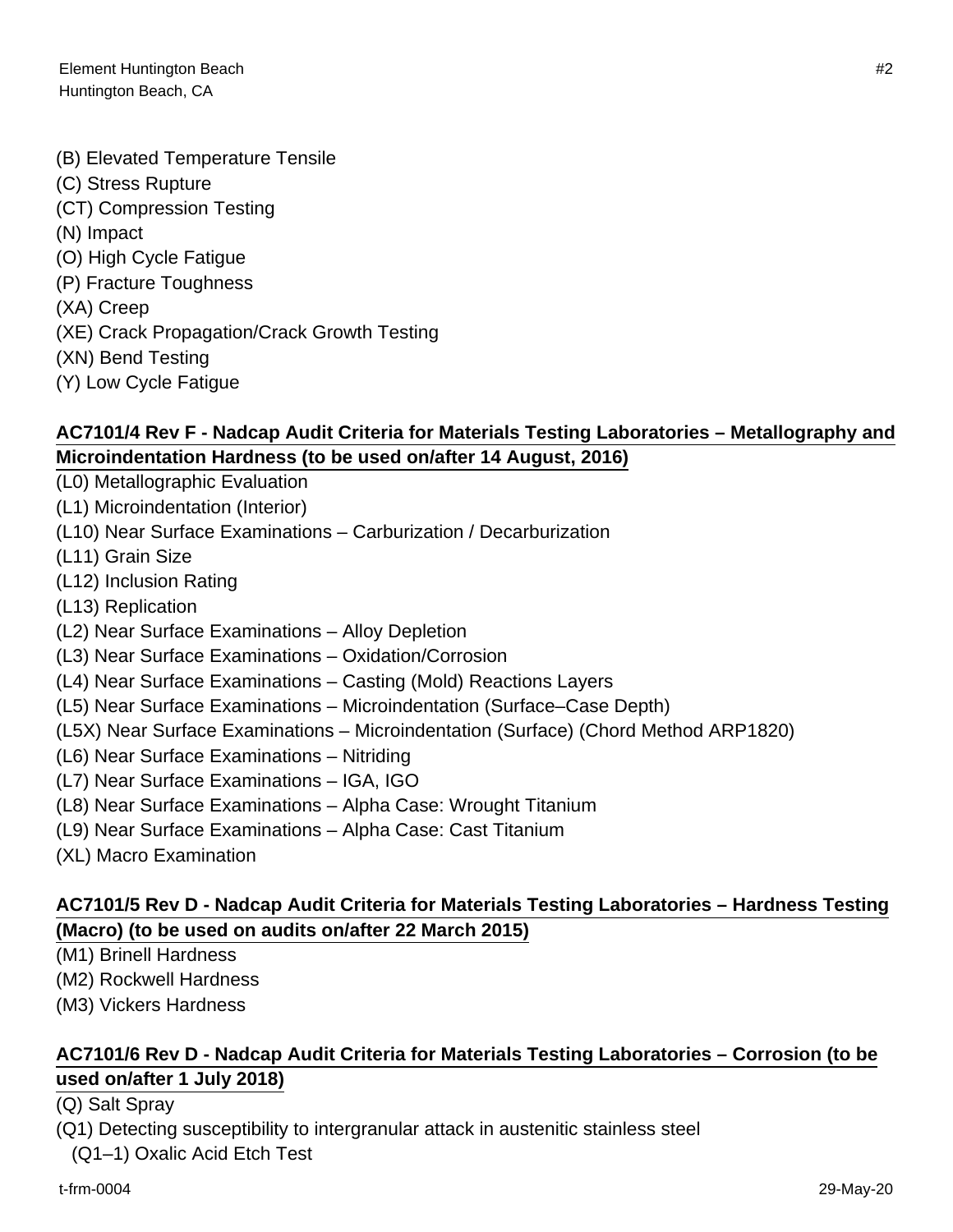(Q1–4A) Copper–Copper Sulfate– 16% Sulfuric Acid Test "Strauss test" (bend test) (Q2) Alternate immersion stress corrosion testing – ASTM G 44 (Q2–1) ASTM G 49 (Q2–3) ASTM G 38 (Q3) ASTM G 34

## **AC7101/7 Rev D - Nadcap Audit Criteria for Materials Testing Laboratories – Mechanical Testing Specimen Preparation (to be used on audits on/after 15 May 2016)**

(Z) Standard Specimen Machining

(Z2) Low Stress Grinding and Polishing

## **AC7101/11 Rev C - Nadcap Audit Criteria for Materials Testing Laboratories – Fastener Testing (to be used on audits on/after 25 October 2015)**

(10) Stress Rupture

- (11) Fatigue
- (13) Shear Strength Double Shear
- (14) Stress Durability Internal Threads
- (18) Tensile Test Elevated Temperature Tensile
- (31) Torque Locking, Torque–Out
- (40L10) Metallography Decarburization / Carburization
- (40L2) Metallography Alloy Depletion
- (40L25) Metallography Grain Size
- (40L3) Metallography Oxidation / Corrosion
- (40L7) Metallography IGA / IGO
- (40L8) Metallography –Alpha Case: Wrought Titanium
- (5) Stress Durability External Threads
- (6–L5) Hardness Microindentation Hardness
- (6–M2) Hardness Rockwell
- (6–M3) Hardness Vickers
- (8–A) Tensile Test Axial Tensile
- (8–P) Tensile Test Proof Load (nuts / screws)
- (8–W) Tensile Test Wedge Tensile
- (Q) Corrosion Salt Spray

## **AC7110/13 Rev B - Nadcap Audit Criteria for Evaluation of Welds to be used ON OR AFTER 5 MAY 2013**

NOTE: IF YOU ARE SELECTING THE AC7110/13 CHECKLIST YOU MUST ALSO SELECT AC7101/4 – Nadcap Audit Criteria for Materials Testing Laboratories – Metallography and Microhardness. You must also select AC7110/13S

 Supplement A – Metallurgical Evaluation of Welder / Welding Operator Qualifications (identify if this process is used)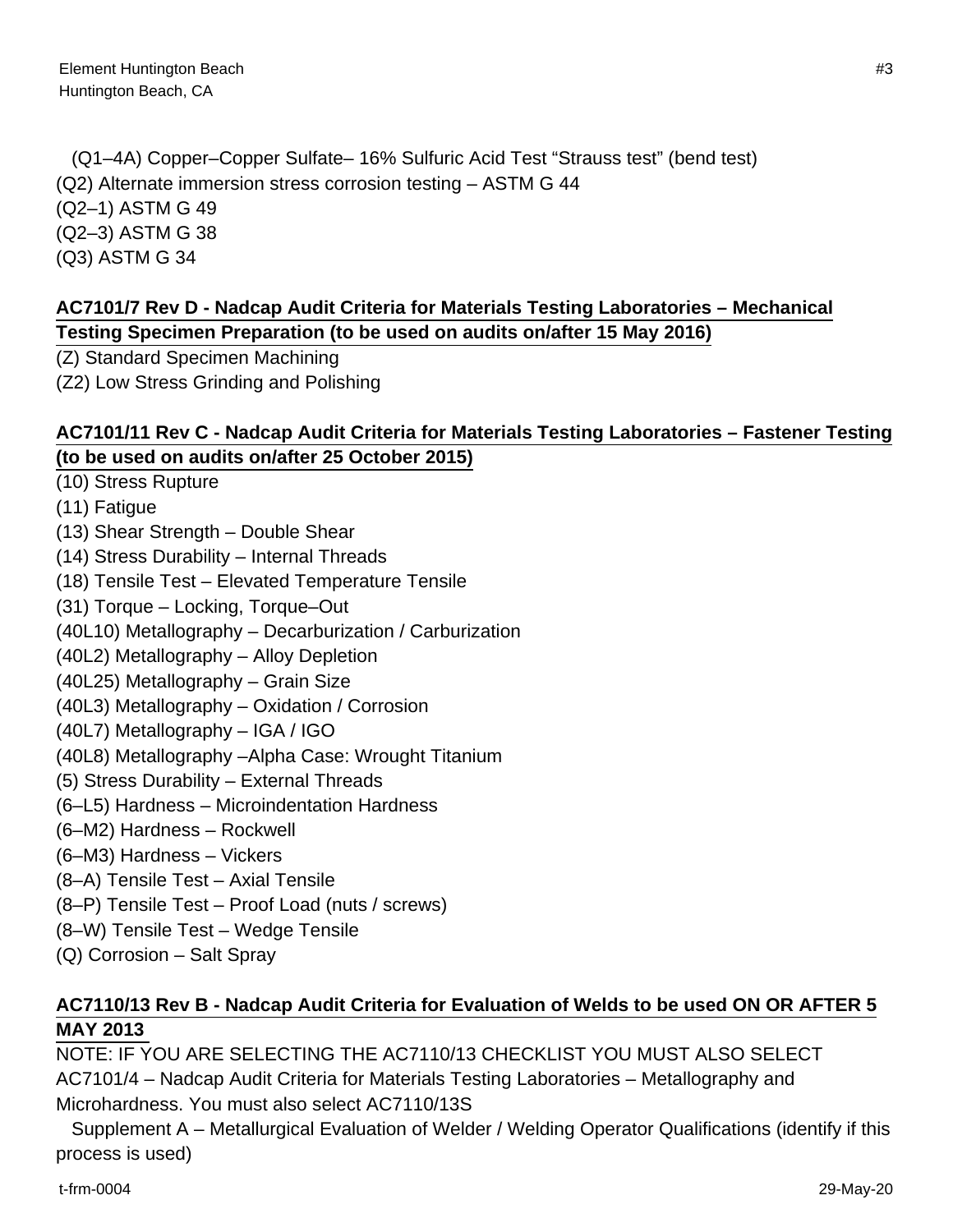Supplement B – Metallurgical Evaluation of Fusion Welds (identify if this process is used)

 Supplement C – Metallurgical Evaluation of Electron Beam / Laser Welds (identify if this process is used)

Supplement D – Metallurgical Evaluation of Resistance Welds (identify if this process is used)

Supplement E – Bend Test Evaluation of Electron Beam and Laser (for other testing purposes)

Supplement E – Bend Test Evaluation of Fusion Welds (for other testing purposes)

Supplement E – Bend Test Evaluation of Welder/Welding Operator Qualification Welds

## **AC7110/13S Rev D - Nadcap Supplemental Audit Criteria for Evaluation of Welds to be used on audits ON OR AFTER 11 January 2015)**

U10 GE Aviation U11 The Boeing Company U2 Pratt & Whitney U3 Rolls–Royce plc U8 Airbus

**ISO/IEC - Currently accredited by an ILAC approved source**

**Lab Type - Lab Type**

Independent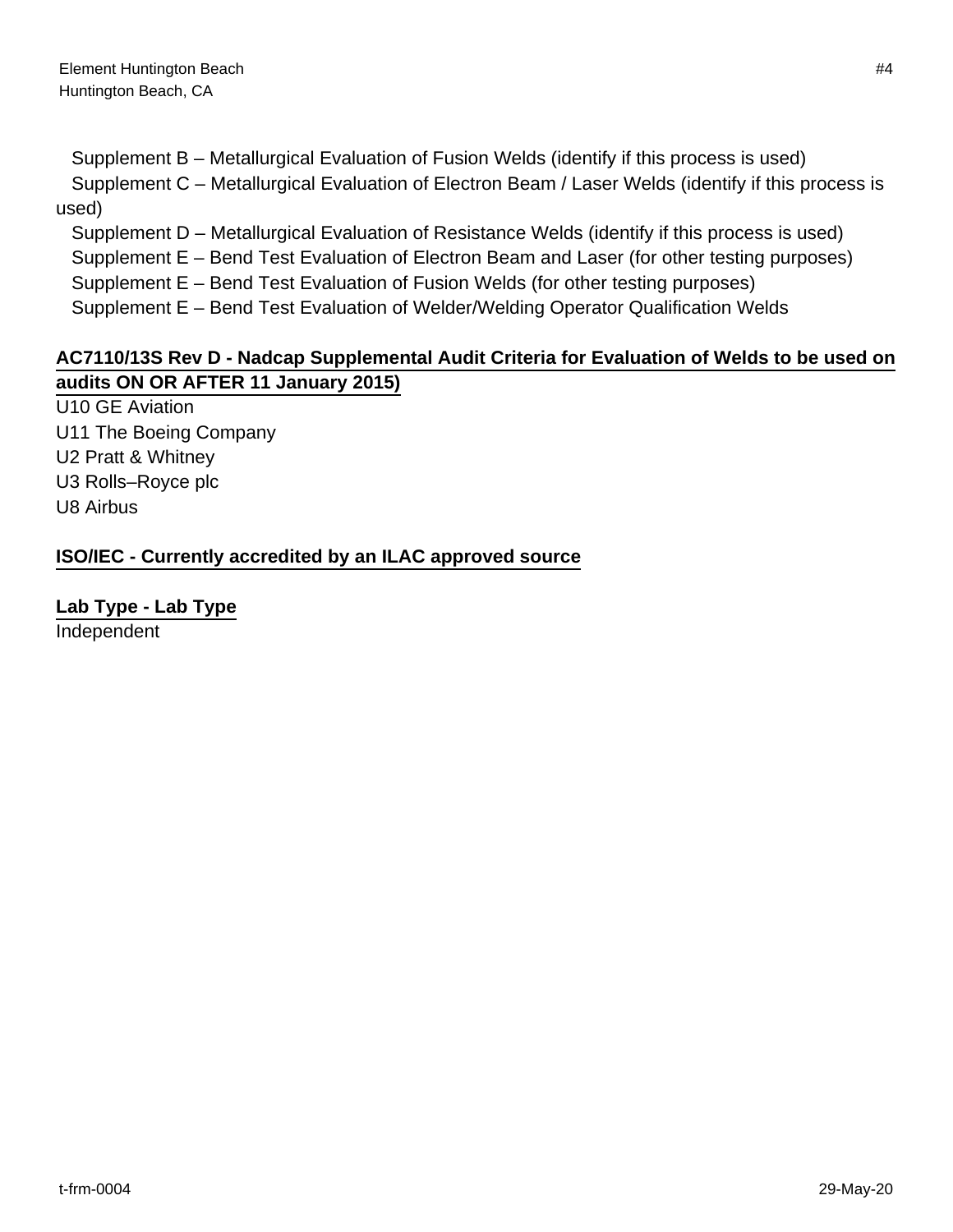

This certificate is granted and awarded by the authority of the Nadcap Management Council to:

## Element Huntington Beach – Graham Street

15678 Graham Street Huntington Beach, CA 92649United States

This certificate demonstrates conformance and recognition of accreditation for specific services, as listed in www.eAuditNet.com on the Qualified Manufacturers List (QML), to the revision in effect at thetime of the audit for:

# Materials Testing Laboratories

Certificate Number: 19021196198 Expiration Date: 31 August 2022Accreditation Length: 18 Months

David L. Schutt, PhD President

Performance Review Institute (PRI) | 161 Thorn Hill Road | Warrendale, PA 15086-7527